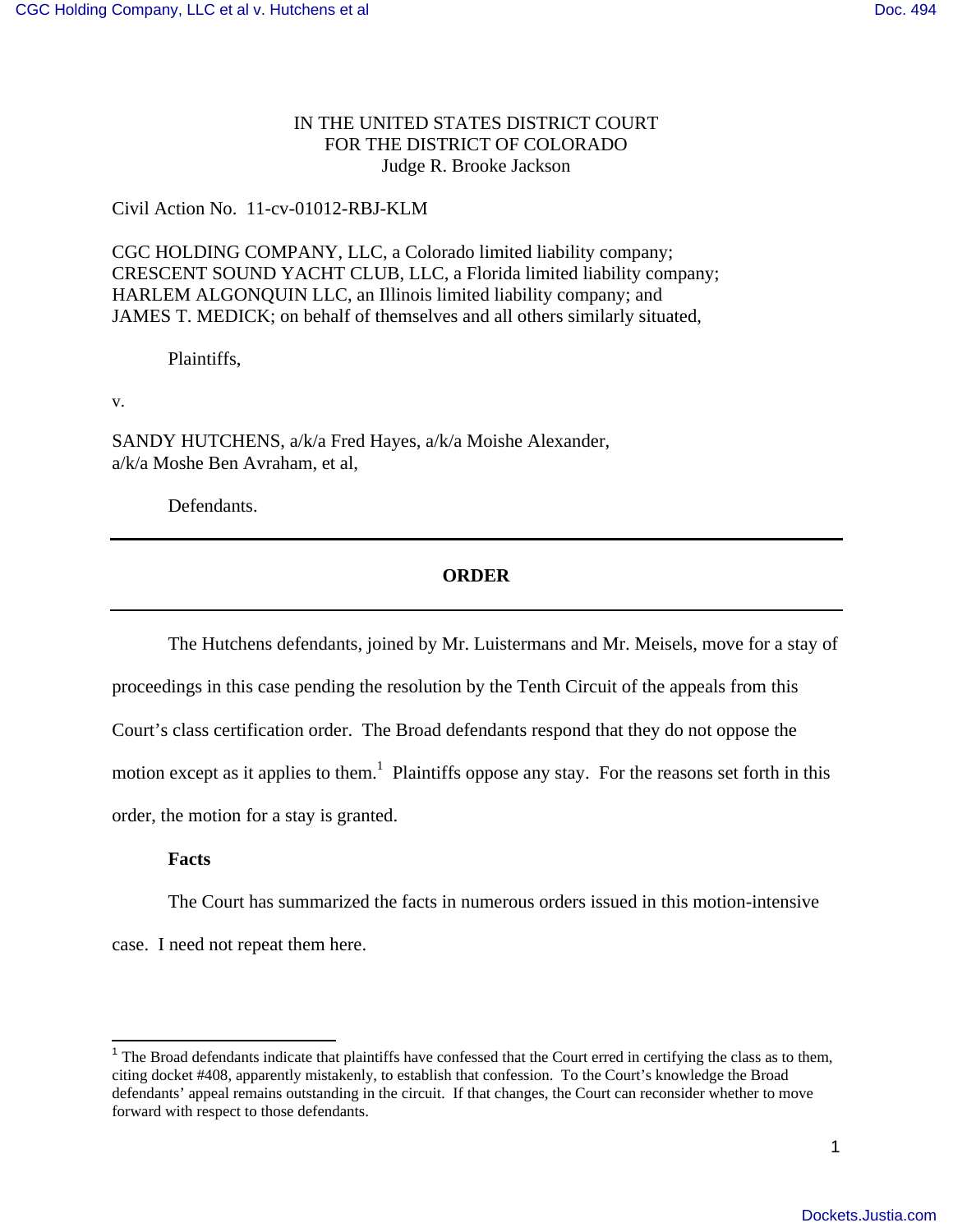### **Conclusions**

The parties agree that the Court should apply the four factors applicable to motions preliminary injunctions and stays pending appeals of final judgments, i.e., (1) likelihood of success on the merits of the appeal; (2) harm to the defendants if a stay is not granted; (3) harm to the plaintiffs if a stay is granted; (4) the public interest.

 Likelihood of Success. Obviously I would not have certified a class if I did not find it to be appropriate. Therefore, I cannot find that the Hutchens, Luistermans and Meisels defendants are substantially likely to succeed in their appeals. However, I do agree that the appeals potentially raised two legal issues that the Tenth Circuit has not previously addressed. First, does "presumed reliance" apply in a civil RICO case? If not, and if plaintiffs must prove actual reliance on defendants' allegedly fraudulent misrepresentations and omissions as to each individual class member, it may prove to be the death knell of the case. Second, did this Court correctly apply Fed. R. Civ. P. 4(k)(2), that is, was the analysis of this Court and the Seventh Circuit in *Central States, Southeast and Southwest Areas Pension Fund v. Reimer Express World Corp.*, 230 F.3d 934, 941 (7th Cir. 2000) correct.<sup>2</sup>

 Irreparable Injury to Defendants if a Stay is Denied. The injury that defendants will sustain if a stay is not granted, discovery proceeds, but the Tenth Circuit rules in a manner that ends the case, is monetary. That could be "irreparable" if, as I am willing to assume, they cannot recoup that monetary loss from the plaintiffs. Plaintiffs too would incur costs under that scenario. Plaintiffs contend that these defendants have brought this on themselves by their obstreperous manner of responding or not responding fully to discovery, but that is what

 $2<sup>2</sup>$  I do not agree with the defendants that extraterritorial application of RICO is a novel issue on appeal. I specifically acknowledged that RICO does not apply extraterritorially. Order, November 1, 2011 [# 149] at 22, 25. Rather, plaintiffs allege that defendants, although living in Canada, conducted a fraudulent enterprise within the United States. *Id.* at 25.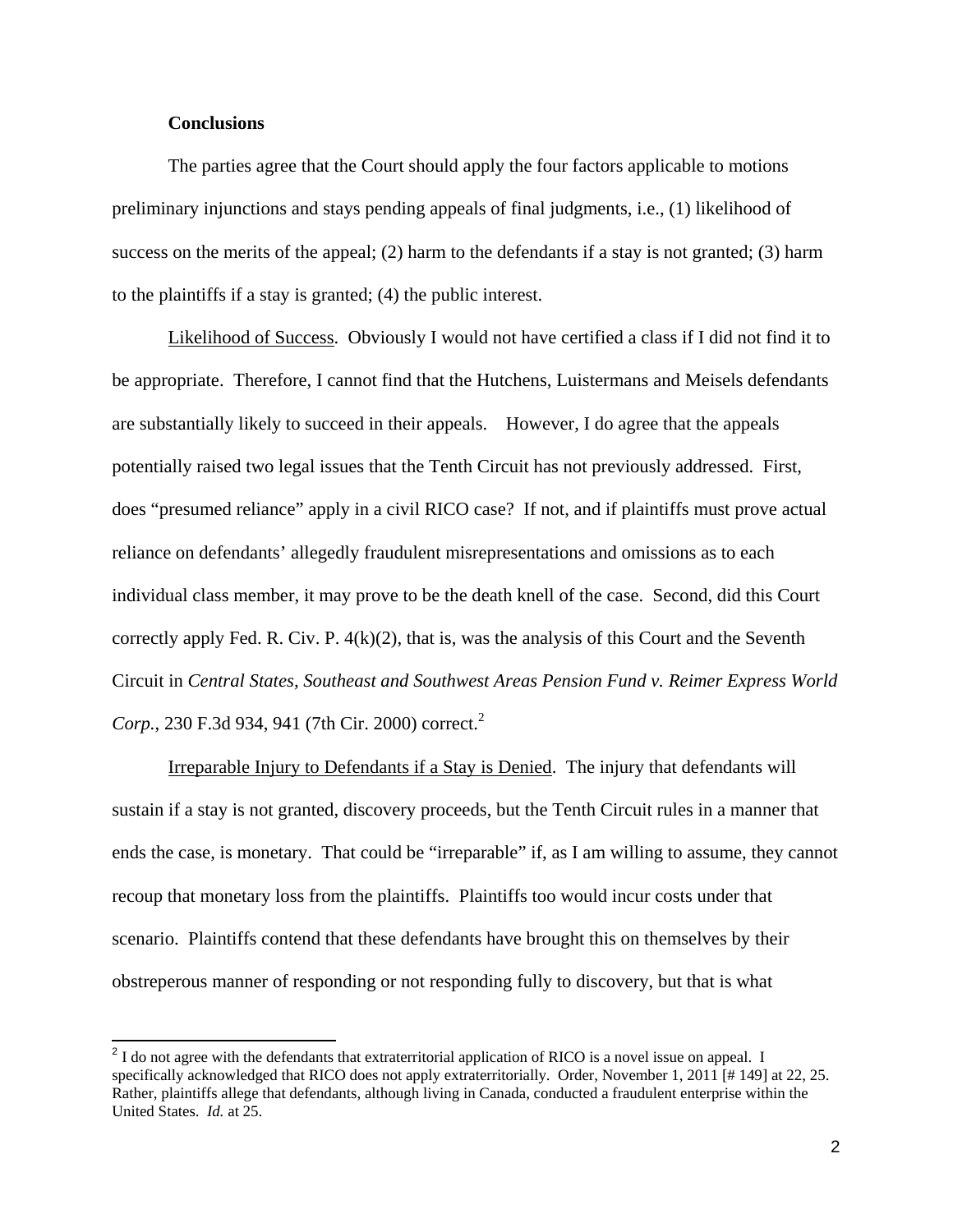Magistrate Judge Mix will be evaluating. Regardless of the cause, it is a matter of common sense that there is some benefit in sparing the parties unnecessary expense.

 Harm to Plaintiffs if a Stay is Granted. I do not agree that a "delay in this case is unlikely to harm plaintiffs." If the appeals do not dispose of the case, but a stay requires another continuance of the trial date, that is a significant harm to the plaintiffs. The trial was continued in large part because defendants' position regarding production of documents, and in particular the application of attorney-client privilege in the context of the claims in this case (which may or may not have been well taken), made it difficult to impossible for the plaintiffs to present their case as originally scheduled. Delay works to the benefit of the defendants and to the detriment of the plaintiffs in this case.

 Public Interest. I have conferred with Magistrate Judge Mix and have learned that, due to her workload, she has to date been able only to get through approximately 75 pages of the 10,000 or so pages of documents she has been asked to review *in camera*. I sought Judge Mix's help because of the volume of what the parties are disputing. Her time is valuable, and there are many demands on it. I do not wish to waste that valuable time.

#### **Order**

 On balance, I conclude that it makes sense to stay proceedings in this Court pending the resolution of what could be dispositive interlocutory appeals. The parties and counsel should be aware, however, that if the case continues after the appellate issues are resolved, and if the timing requires another continuance of the trial date, the Court will reset the case at the earliest possible time, and the schedules of the parties and counsel will have to adjust to such a settling.

Accordingly,

1. Motion # 465 is GRANTED.